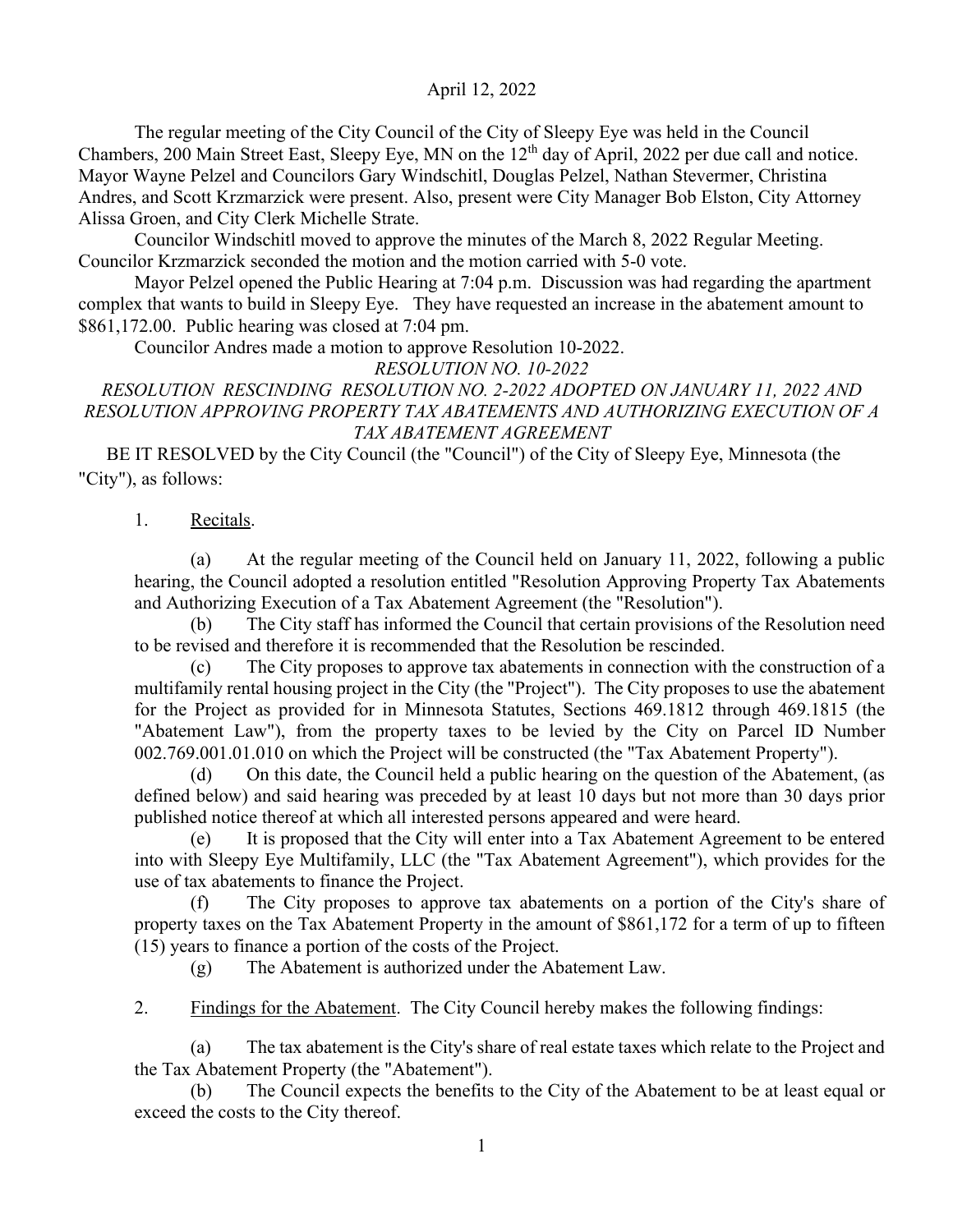(c) Granting the Abatement is in the public interest because it will increase (i) increase or preserve tax base; and (ii) help provide access to services for residents of the political subdivision;

(d) The Tax Abatement Property is not located in a tax increment financing district.

(e) In any year, the total amount of property taxes abated by the City by this and other resolutions and agreements, does not exceed the greater of ten percent (10%) of the net tax capacity of the City for the taxes payable year to which the abatement applies or \$200,000, whichever is greater. The City may grant other abatements permitted under the Abatement Law after the date of this resolution, provided that to the extent the total abatements in any year exceed the Abatement Limit the allocation of the Abatement limit to such other abatements is subordinate to the Abatement granted by this resolution.

3. Terms of Abatement. The Abatement is hereby approved. The terms of the Abatement are as follows:

(a) The Abatement shall be for up to fifteen (15) years commencing with taxes payable 2024 and shall not exceed \$861,172. The City reserves the right to modify the commencement date, but the abatement period shall not exceed fifteen (15) years.

(b) The City will provide the Abatement as provided in this resolution.

(c) In accordance with Section 469.1815 of the Act, the City will add to its levy in each year during the term of the Abatement the total estimated amount of current year Abatement granted under this resolution.

(d) The Abatement shall be subject to all the terms and limitations of the Abatement Law.

### 4. Approval of Tax Abatement Agreement.

(a) The Council hereby approves a Tax Abatement Agreement providing for payment of the Abatement in substantially the form submitted, and the Mayor and City Manager are hereby authorized and directed to execute the Tax Abatement Agreement on behalf of the City.

(b) The approval hereby given to the Tax Abatement Agreement includes approval of such additional details therein as may be necessary and appropriate and such modifications thereof, deletions therefrom and additions thereto as may be necessary and appropriate and approved by the City officials authorized by this resolution to execute the Tax Abatement Agreement. The execution of the Tax Abatement Agreement by the appropriate officer or officers of the City shall be conclusive evidence of the approval of the Tax Abatement Agreement in accordance with the terms hereof

Whereupon said resolution was declared duly passed and adopted.

| <b>STATE OF MINNESOTA</b> |            |
|---------------------------|------------|
|                           | $\sum$ SS. |
|                           |            |

### COUNTY OF BROWN (1)

I, the undersigned, being the duly qualified and acting City Clerk of the City of Sleepy Eye, Minnesota (the "City"), DO HEREBY CERTIFY that attached hereto is a compared, true and correct copy of a resolution approving the abatement of property taxes by the City, duly adopted by the City Council of the City on April 14, 2022, at a regular meeting thereof duly called and held, as on file and of record in my office, which resolution has not been amended, modified or rescinded since the date thereof, and is in full force and effect as of the date hereof, and that the attached Extract of Minutes as to the adoption of such resolution is a true and accurate account of the proceedings taken in passage thereof.

WITNESS My hand this 14<sup>th</sup> day of April, 2022.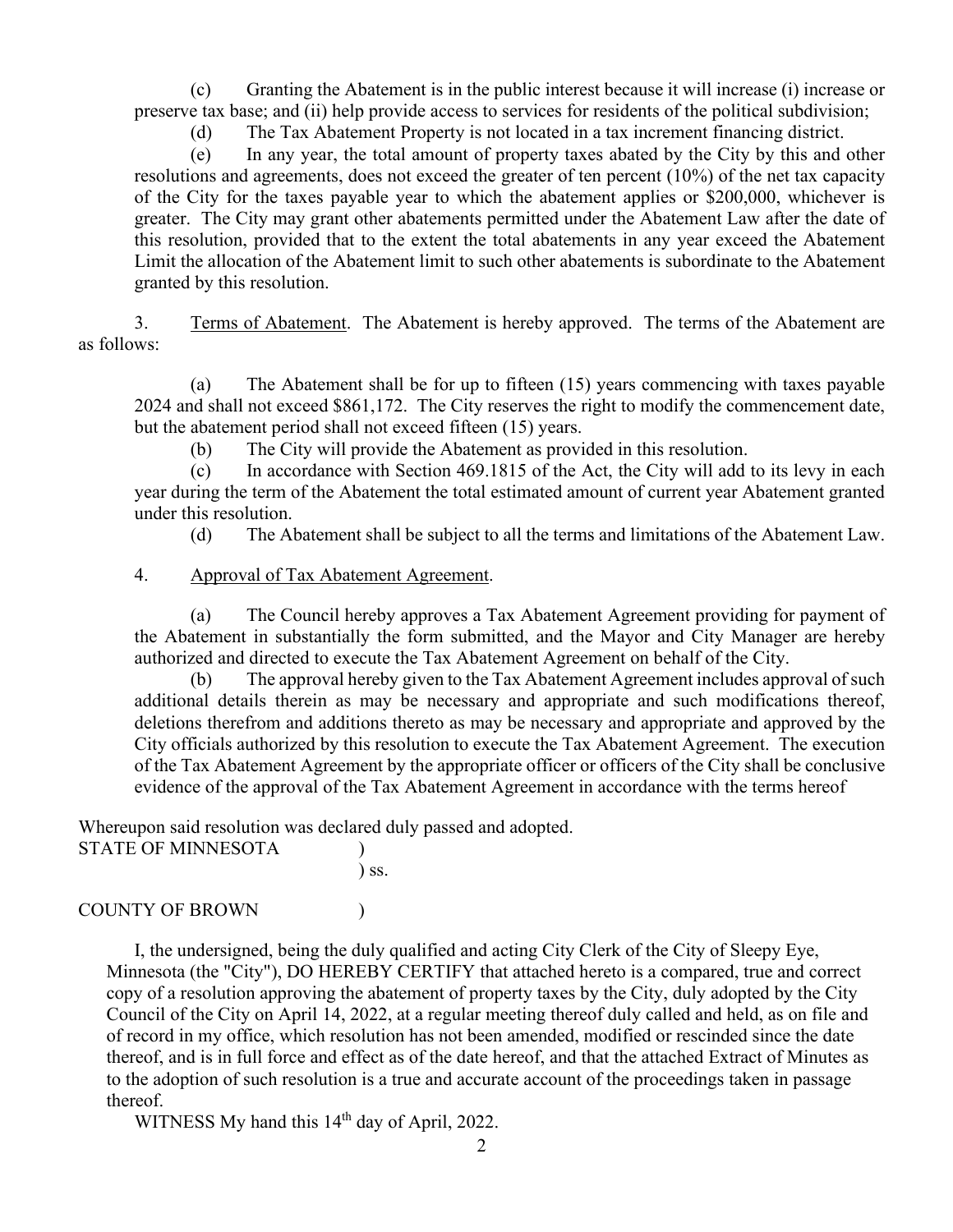## /s/Michelle Strate

#### City Clerk

Councilor Pelzel seconded the motion and the motion carried 5-0.

 Councilor Stevermer made a motion to approve the Development Agreement between the City of Sleepy Eye and Sleepy Eye Multi Family with the change of hazardous material section to apply only to the developer. Councilor Krzmarzick seconded the motion and the motion carried 5-0.

 Councilor Andres called for the Second Reading of Ordinance #199 An Ordinance for Selling Real Estate to Sleepy Eye Multi Family, LLC, subject to the agreement of terms and conditions of purchase agreement and development agreement. Councilor Pelzel seconded the motion and the motion carried 5-0. Councilor Stevermer made a motion to approve Resolution 11-2022

RESOLUTION #11-2022

# ACCEPTING DONATION(S) TO THE CITY

 **WHEREAS,** The City of Sleepy Eye, Minnesota, is generally authorized to accept donations of real and personal property pursuant to Minnesota Statutes Section 465.03 for the benefit of its citizens, and is specifically authorized to accept gifts and bequests for the benefit of the City of Sleepy Eye and its citizens pursuant to Minnesota statutes Section 471.17; and

**WHEREAS,** The following persons and entities have offered to contribute the cash amounts set forth below to the:

| Name of Donor            | Amount   | For/In Memory of           |
|--------------------------|----------|----------------------------|
| Nuvera                   | \$500    | $150th$ Celebration        |
| L.A. Amundson Foundation | \$10,000 | Kayaks at Sportsmen's Park |
| Mathiowetz Construction  | \$5,000  | Sleepy Eye Ambulance       |
| Mathiowetz Construction  | \$5,000  | Sleepy Eye Fire Department |

**WHEREAS,** The City Council finds that it is appropriate to accept the donations offered. **NOW, THEREFORE, BE IT RESOLVED BY THE CITY COUNCIL OF SLEEPY EYE, MINNESOTA AS FOLLOWS:**

**1.** The donations described above are accepted and shall be used for the expenses specified by the donor. If no specific expenses are stated, they shall be used for general expenses of the department specified.

I certify that the above resolution was adopted by the City Council of the City of Sleepy Eye on April 12<sup>th</sup>, 2022.

> \_/s/Wayne Pelzel\_\_\_\_\_\_\_\_\_\_\_\_\_\_\_\_\_\_\_\_\_\_\_\_\_\_\_ Wayne A. Pelzel, Mayor

I hereby certify and attest that the City Council of the City of Sleepy Eye Minnesota, did pass the above Resolution on April 12<sup>th</sup>,2022 in accordance with the Charter Provisions and state laws provided therefore.

| Dated: April $12th$ , 2022 |      | /s/Michelle Strate          |  |
|----------------------------|------|-----------------------------|--|
|                            |      | Michelle Strate, City Clerk |  |
| State of Minnesota         |      |                             |  |
|                            | ISS. |                             |  |
| County of Brown            |      |                             |  |

This instrument was acknowledged before me on April 12<sup>th</sup>, 2022 by Wayne A. Pelzel as Mayor, and by Michelle Strate as City Clerk, of the City of Sleepy Eye, a Municipal Corporation.